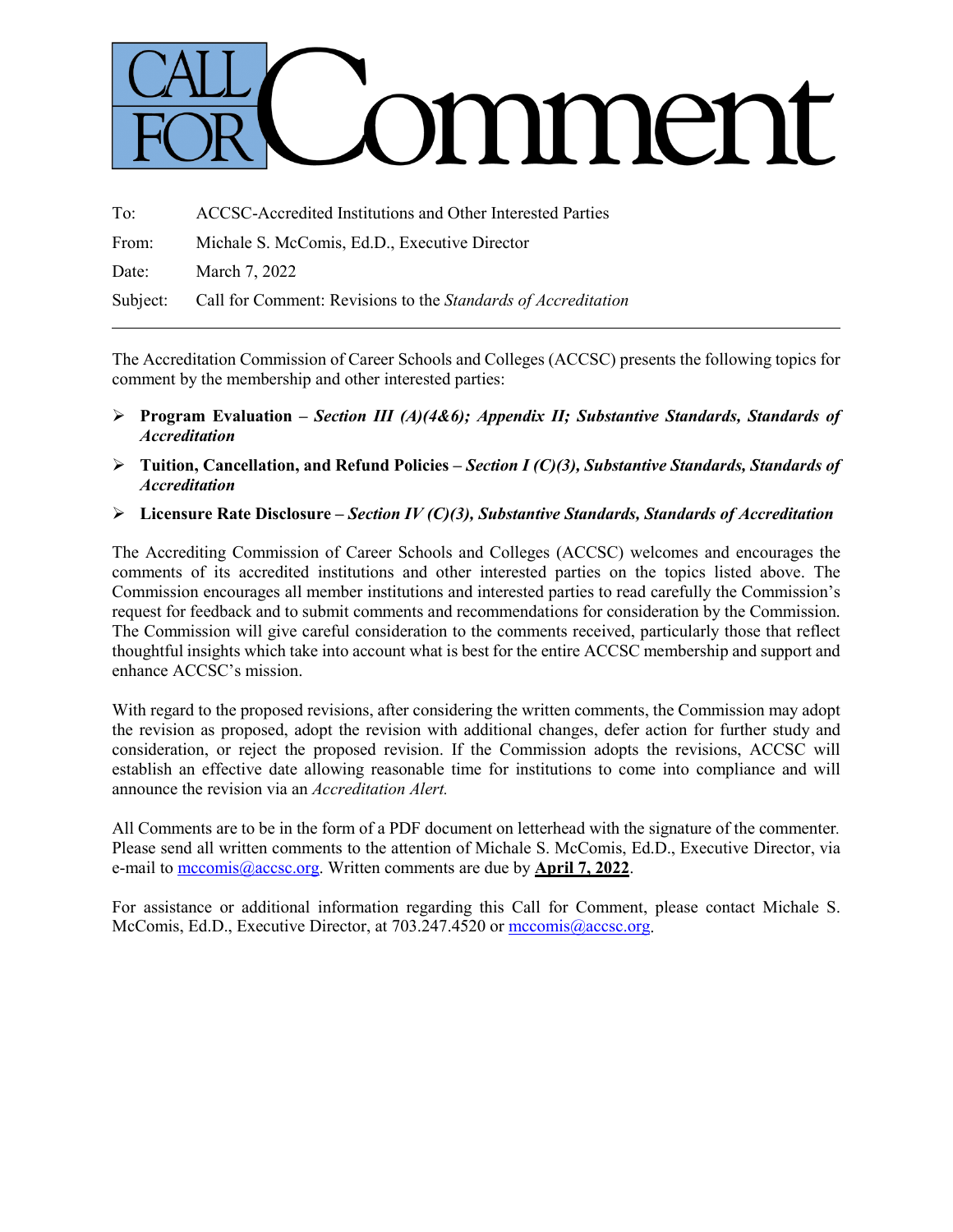# **Program Evaluation** *Section II (A)(4&6); Appendix III; Substantive Standards, Standards of Accreditation*

The Commission has been discussing ways to re-conceptualize program evaluation standards in a manner that gives institutions greater flexibility while also promoting student and alumni participation in assessing in an intentional manner the effectiveness of programs. This proposal is part of ACCSC's *Students First* initiative that seeks, among other things, to place students in a more prominent role in the accreditation assessment paradigm.

These draft revisions are an attempt to re-conceptualize the Commission's standards in these regards. At first blush, it may appear that the draft revisions are legion. That, however, is not really the case from a substantive point of view. Much of the language has been moved around or realigned to streamline the information. The Commission, however, points to the following key components as the prominent elements of the draft revisions:

- Conceptually, the draft revisions consolidate program evaluation into one section of the *Substantive Standards*.
- Technically, the section for Program Advisory Committees has been consolidated with the section on Program Evaluation and detailed requirements for the use of Program Advisory Committees have been moved to *Appendix III*.
- Student, Alumni, and other useful external sources, have been specifically added to the resources expected to be part of a school's program evaluation process.
- By making the program evaluation process inclusive of a wider array of external resources, the number of required Program Advisory Committee meetings has been reduced to a minimum of one annually.
- The requirement for one on-site Program Advisory Committee meeting per year has been replaced with an option for a virtual meeting.

As is the case in all areas of this Call for Comment, the Commission is very interested in receiving feedback from the membership with regard to these draft revised standards, the concepts described here, and the specific language proposed.

The draft revisions are color coded denoting actual new language (*red text*) and language that has simply been moved (*green text*) – again, the latter representing the majority of the revisions.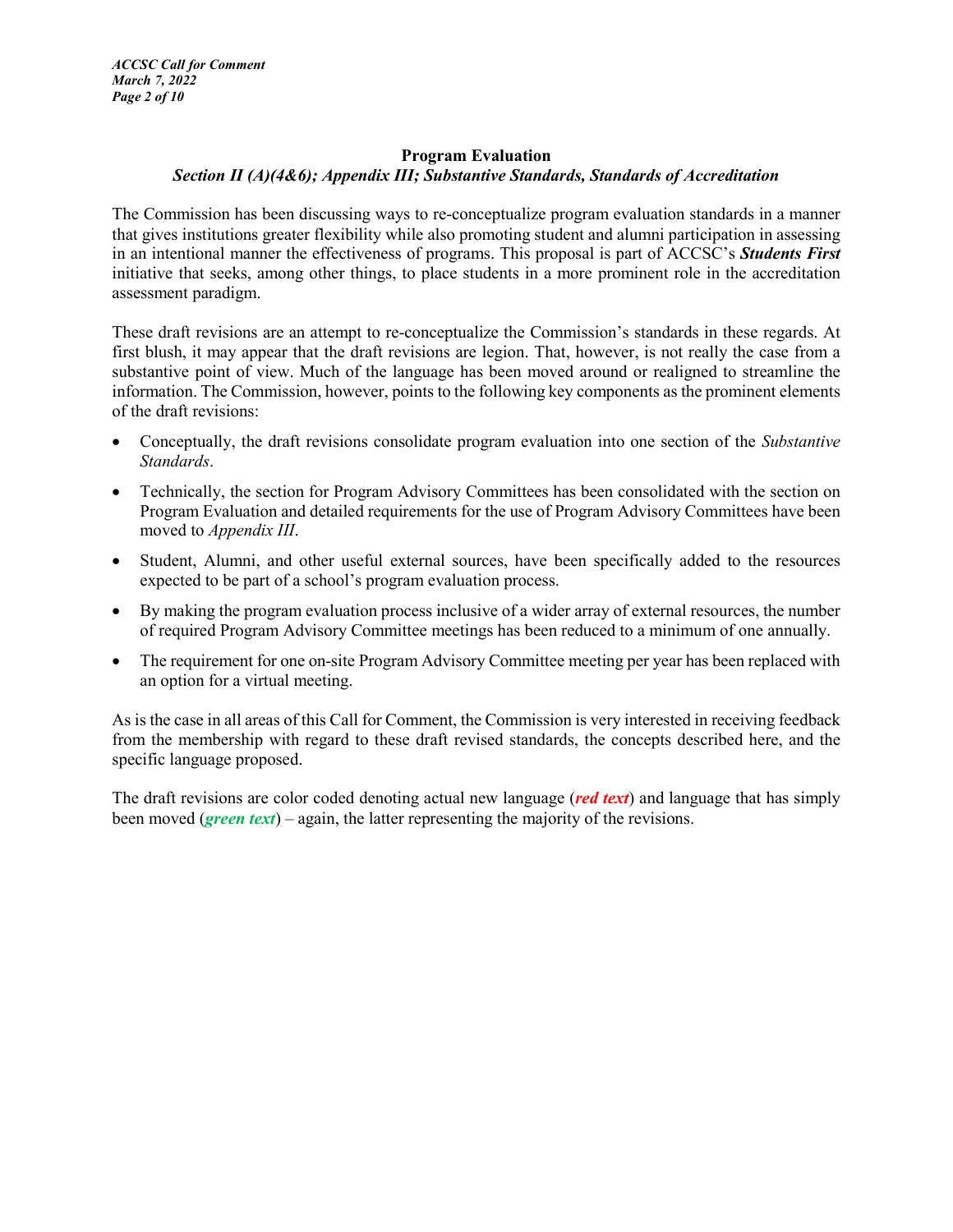#### **Draft Program Evaluation Standards Revisions**

#### **Legend:**

#### *New Text*

*Text Moved from Another Section* (Conceptual, moved language may not be exact)

Text Moved to Another Section

Deleted Text

 $\overline{a}$ 

**[Editorial Comment]**

#### **CHAPTER 2 – SUBSTANTIVE STANDARDS**

#### **SECTION II – PROGRAM REQUIREMENTS**

#### **A. General Requirements**

- 4. Program Evaluation*[1](#page-2-0)*
	- a. The school has a systematic and evidence-based *program evaluation* process *for each occupational program or each group of related occupational programs (referred to hereafter as "program area") designed* to*:*
		- *i.* e*E*valuate curriculum and course content  $\leftarrow$  i.e., academic general education, applied general education, technical and occupational courses, electives, etc.),*;*
		- *ii.* a Assess the appropriateness of that coursework in relation to program objectives,;
		- *iii. Assess the adequacy of program equipment and supporting resource materials;*
		- *iv.* a*A*ssess *student achievement outcomes* and program viability,*; and*
		- $\nu$ . to m*M*ake revisions to the curriculum as deemed necessary.
	- b. The school's program evaluation process is comprehensive, *conducted by faculty and educational administrators regularly, and uses includes input from internal and external sources* benchmarking, and is conducted by faculty and educational administrators and external resources.[2](#page-2-1) *including, but not limited to, the following:*
		- *i. An independent and diverse Program Advisory Committee for each program area to review the established curricula of the program/program area, instructional-related program materials, equipment and facilities, and student achievement outcomes as a means to provide the school with an external review of its programs (see Appendix III for more specific requirements for Program Advisory Committees);*
		- *ii. Student and alumni input collected through regular surveys, student governance groups, inclusion on Program Advisory Committees, community building initiatives, or other formal and informal means; and*
		- *iii. As useful, needed, and appropriate:*
			- *1. Subject-matter specialists;*

<span id="page-2-0"></span>*<sup>1</sup> See Appendix III for more specific requirements for program evaluation and Program Advisory Committees.*

<span id="page-2-1"></span><sup>&</sup>lt;sup>2</sup> Examples of external resources include subject-matter specialists; the teaching and learning professional community; independent Program Advisory Committees; employers, technicians, and practitioners representing industry and the employment community; professional societies; and trade associations.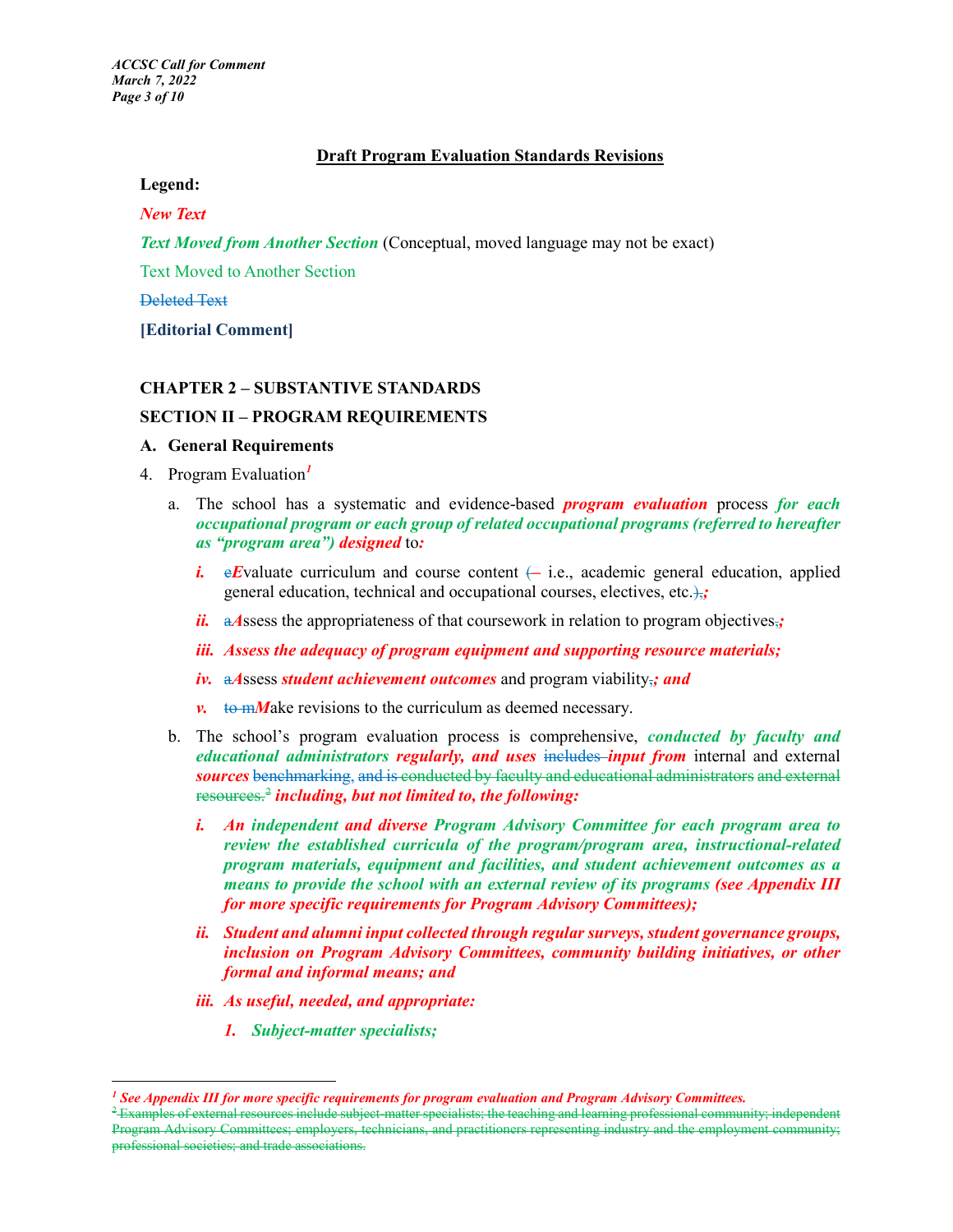- *2. Employers, independent technicians, and practitioners representing industry;*
- *3. The teaching and learning professional community;*
- *4. Externship, practicum, and clinical sites;*
- *5. Professional societies;*
- *6. Trade associations; or*
- *7. Other similar resources.*
- c. The school must provide evidence that it gives consideration to *the input and feedback provided by the* Program Advisory Committee*(s), students, alumni, employers, and other sources which are a part of its program evaluation process*. [1](#page-3-0)
- *ed*. The school's program evaluation process is ongoing with set intervals for evaluation and is included as part of its institutional assessment and improvement planning activities(see *Section I (B), Substantive Standards, Standards of Accreditation* for details regarding institutional assessment and improvement requirements).

#### 6. Program Advisory Committee

Each occupational program or each group of related occupational programs (referred to hereafter as "program area") has an independent Program Advisory Committee. The purpose of the Program Advisory Committee is to review the established curricula of the program/program area, instructional-related program materials, equipment and facilities, and student achievement outcomes as a means to provide the school with an external review of its programs. Program Advisory Committees must be comprised of appropriately qualified representatives external to the institution (i.e., non-school employees) who can provide a meaningful review of the school's programs and supporting resources and materials.<sup>[2](#page-3-1)</sup>

- a. For each non-degree and undergraduate degree program area, the school must have a diverse Program Advisory Committee that includes representatives from the employment community, practitioners, and others from the field of education, regulators, etc. as appropriate. In all instances, Program Advisory Committee meetings must include at least three members in attendance that represent the employment community and/or practitioners from the program area.
- b. For each master's degree program area, the school must have a diverse Program Advisory Committee that includes qualified representatives from the employment community, practitioners, and other individuals with graduate level education experience who are not employed by the institution such as graduate students, alumni, graduate faculty from other institutions, etc. as appropriate. In all instances, Program Advisory Committee meetings must include at least three members in attendance that represent the employment community and/or practitioners for the program area and at least two individuals with graduate level education experience qualified to review and comment on the school's graduate level education.
- c. At least two regularly scheduled meetings must be conducted annually, one of which must be held at the school. Written and detailed minutes of each meeting must be maintained and include a description of all members in attendance (i.e., names, titles, and affiliations); the date,

<span id="page-3-0"></span><sup>&</sup>lt;sup>1</sup> Evidence in this regard can take many forms, one such being the disclosure of the school's consideration recorded in Program Advisory Committee meeting minutes, whereby a school describes whether recommendations were implemented or not and explains the school's decisions.

<span id="page-3-1"></span><sup>2</sup> Programs and courses with distance education approval have additional Program Advisory Committee requirements. See *Section IX (D)(6), Substantive Standards, Standards of Accreditation*.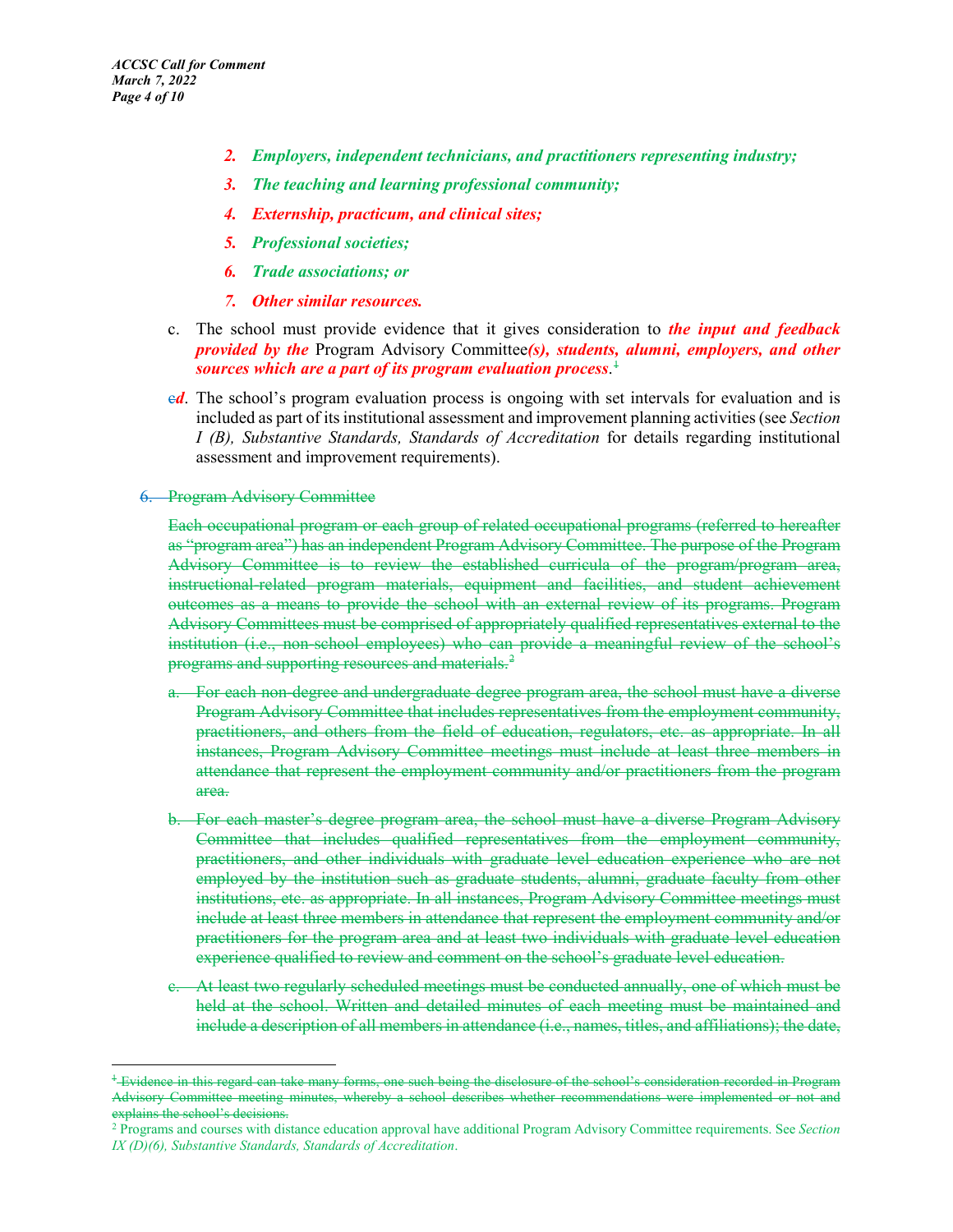time, and location of the meeting; and a comprehensive and clear description of the review of and commentary made by the school representatives and the Program Advisory Committee members.

- d. Program Advisory Committee review and comment activities must include:
	- i. Review, at least annually, the established curriculum of the program and comment as to the appropriateness and adequacy of the program objectives, program length, curriculum content (including academic general education or applied general education as appropriate), learning resources, and the adequacy of facilities and equipment.
	- ii. Review and comment, at least annually, on student graduation, graduate employment, and where required, state licensing examination outcomes of each program.
	- iii. Review and comment on the appropriateness of curriculum objectives, program length, and curriculum content of all new programs prior to submission for Commission approval.
- e. The school must provide evidence that it gives consideration to Program Advisory Committee  $\text{input.}^{\ddagger}$
- f. Multiple affiliated schools may use a single Program Advisory Committee to review the same established curricula of a program area and student achievement outcomes across the system of schools, however, the physical review of a school's learning resources, facilities, and equipment must be fulfilled via an on-site review at each individual campus.<sup>[2](#page-4-1)</sup>

<span id="page-4-0"></span><sup>&</sup>lt;sup>1</sup> Evidence in this regard can take many forms, one such being the disclosure of the school's consideration recorded in Program Advisory Committee meeting minutes, whereby a school describes whether recommendations were implemented or not and explains the school's decisions.

<span id="page-4-1"></span> $^2$  For example, a school may use a non-local Program Advisory Committee for all affiliated schools to review the curriculum of a program area and use a local Program Advisory Committee for the physical review of the school's learning resources, facilities, and equipment.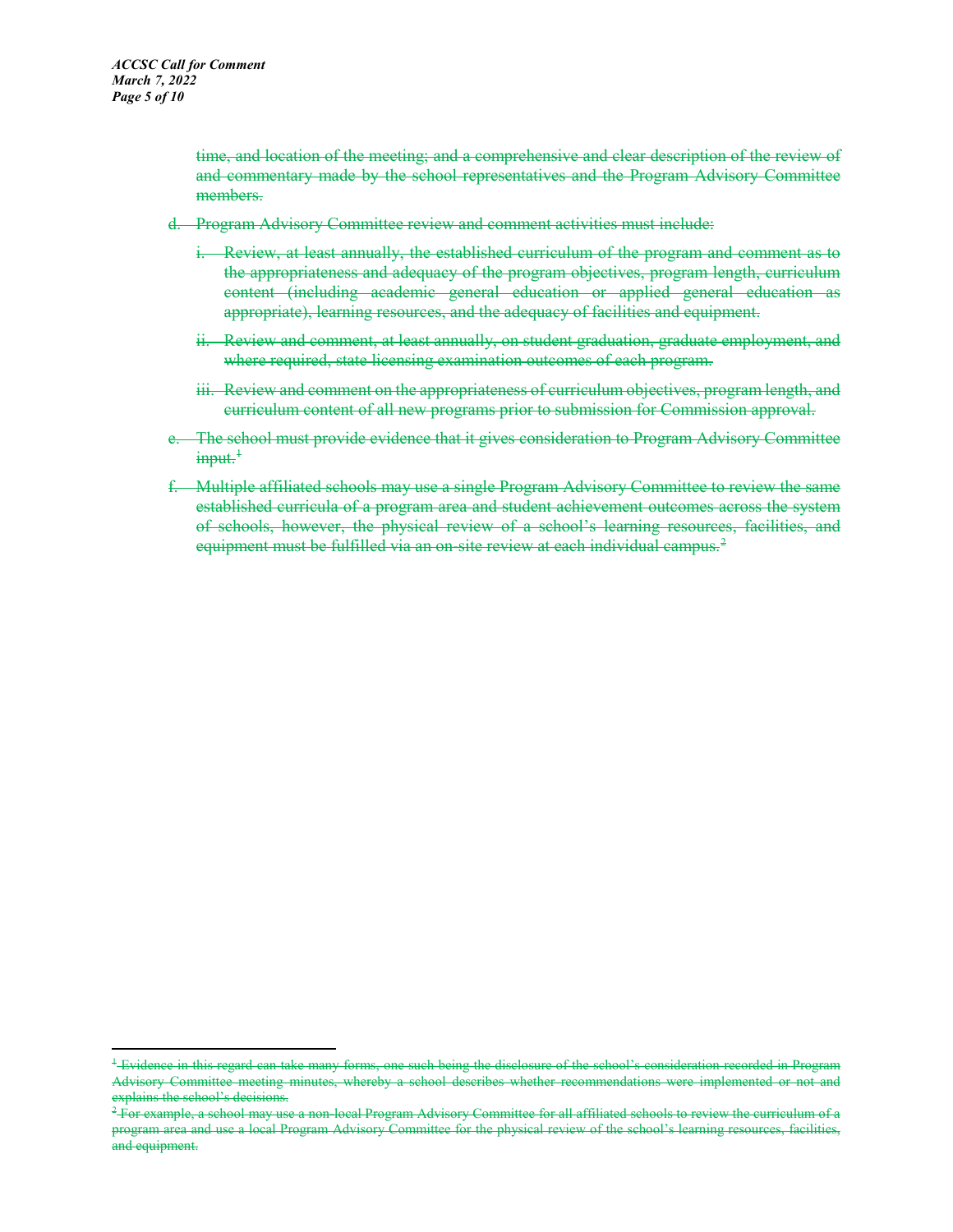## **ACCSC STANDARDS OF ACCREDITATION APPENDIX III – DEFINITION OF A CREDIT HOUR** *PROGRAM REQUIREMENTS*

## *DEFINITION OF A CREDIT HOUR*

\*\*\*\*

 $\overline{a}$ 

# *PROGRAM EVALUATION – PROGRAM ADVISORY COMMITTEE*

*In accordance with Section II (A)(4)(b), Substantive Standards, Standards of Accreditation, schools are required to have an independent Program Advisory Committee for each occupational program or program area to review the established curricula of the program/program area, instructional-related program materials, equipment and facilities, and student achievement outcomes as a means to provide the school with an external review of its programs. The following sets forth more specific criteria for Program Advisory Committees.*

- *1. Program Advisory Committees must be comprised of appropriately qualified representatives external to the institution (i.e., non-school employees) who can provide a meaningful review of the school's programs and supporting resources and materials.[1](#page-5-0) These include representatives from the local employment community, practitioners, and others from the field of education, regulators, etc. as appropriate and necessary to fulfill the guidelines below for a functioning Program Advisory Committee;*
- 2. *The school must conduct at least weone regularly scheduled meeting annually one of which must* be held at the school*with the following guidelines:*
	- *a. At least three members that represent the employment community and/or practitioners from the program area must be in attendance in order to be considered a Program Advisory Committee meeting;*
	- *b. Written and detailed minutes of each meeting must be maintained and include:*
		- *i. A description of all members in attendance (i.e., names, titles, and affiliations);*
		- *ii. The date, time, and location of the meeting; and*
		- *iii. A comprehensive and clear description of the review of and commentary made by the school representatives and the Program Advisory Committee members;*
	- *c. Program Advisory Committee review and comment activities must include:*
		- *i. The established curriculum of the program and commentary as to the appropriateness and adequacy of the program objectives, program length, curriculum content (including academic general education or applied general education as appropriate), learning resources, and the adequacy of facilities and equipment;*
		- *ii. Student graduation, graduate employment, and where required, state licensing examination outcomes of each program; and*
		- *iii. For any new program, the appropriateness of curriculum objectives, program length, and curriculum content prior to submitting an application for Commission approval.* **[May be moved to new program application process in the** *Rules***]**

<span id="page-5-0"></span>*<sup>1</sup> Programs and courses with distance education approval have additional Program Advisory Committee requirements. See Section IX (D)(6), Substantive Standards, Standards of Accreditation.*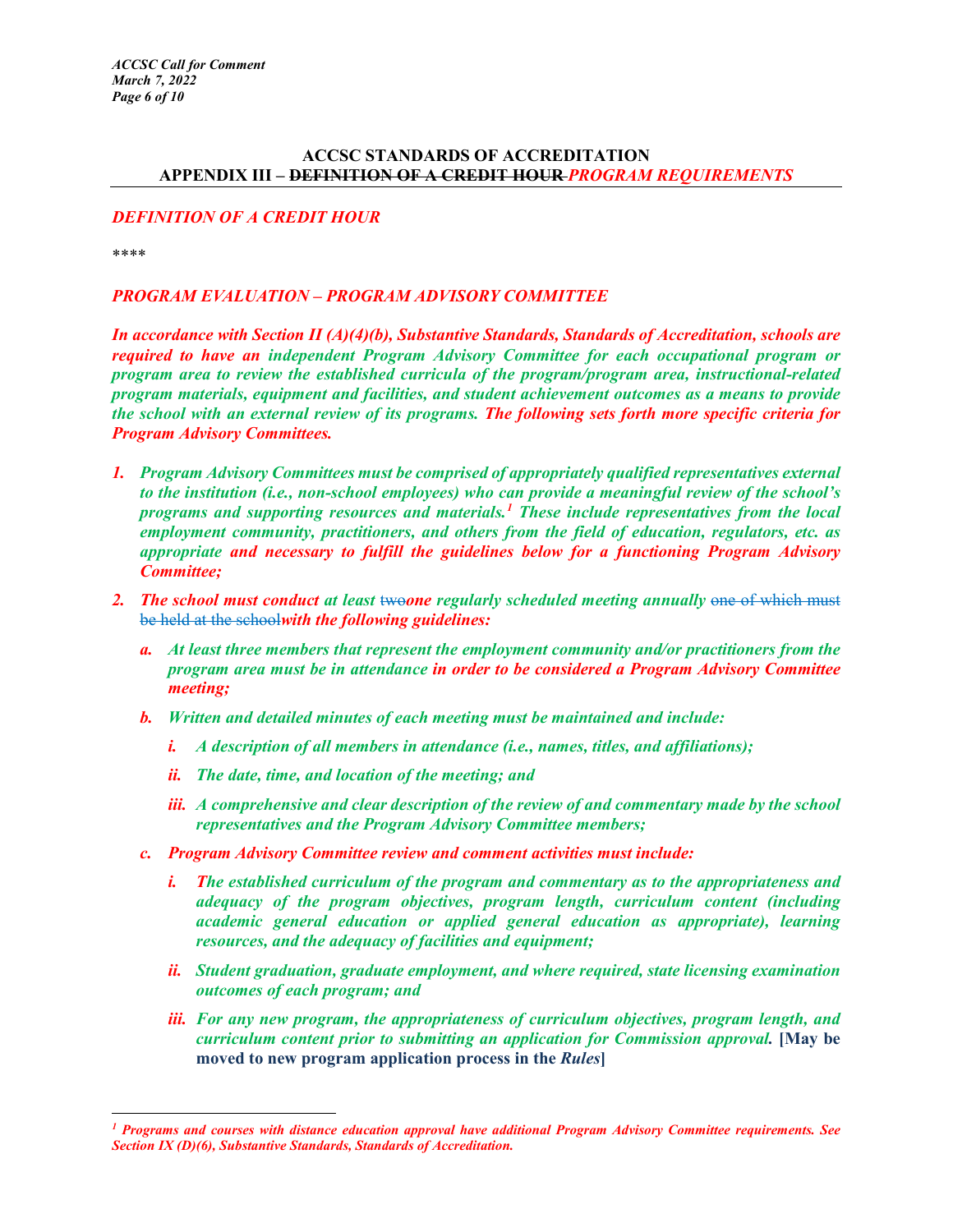- *d. Although it is preferable for Program Advisory Committees to be on-site at the institution for a physical review of the equipment and facilities, this may not always be feasible particularly for distance education programs. If the Program Advisory Committee meeting is not held at the physical campus of the school, then the school must provide the committee with a sufficiently detailed description of the equipment and facilities and include a virtual tour representing current conditions at the school.*
- *e. In addition to the requirements above:*
	- *i. For each master's degree program/program area, the* school must have a diverse*Program Advisory Committee must also include*s *at least two individuals with graduate level education experience such as graduate students, alumni, graduate faculty from other institutions, etc. as appropriate.*
	- *ii. For programs or courses of study that include content delivered via distance education, Program Advisory Committees must include at least one additional individual with experience in the delivery of distance education programs who is qualified to review and comment on the school's distance education platform, methods, processes, procedures, and infrastructure in the context of the program/course content and objectives.* [To be aligned **with or removed from** *Section IX (D)(6), Substantive Standards, Standards of Accreditation***]**
- *3. The school must provide evidence that it gives consideration to Program Advisory Committee input.*[1](#page-6-0) *Evidence in this regard can take many forms, one such being the disclosure of the school's consideration recorded in Program Advisory Committee meeting minutes, whereby a school describes whether recommendations were implemented or not and explains the school's decisions.*
- *4. Multiple affiliated schools may use a single Program Advisory Committee to review the same established curricula of a program area and student achievement outcomes across the system of schools, however, the physical review of a school's learning resources, facilities, and equipment must be fulfilled for each individual campus.*[2](#page-6-1) *For example, a school may use a non-local Program Advisory Committee for all affiliated schools to review the curriculum of a program area and use a local Program Advisory Committee for the physical review of the school's learning resources, facilities, and equipment.*

<span id="page-6-0"></span><sup>&</sup>lt;sup>1</sup> Evidence in this regard can take many forms, one such being the disclosure of the school's consideration recorded in Program Advisory Committee meeting minutes, whereby a school describes whether recommendations were implemented or not and explains the school's decisions.

<span id="page-6-1"></span> $^2$  For example, a school may use a non-local Program Advisory Committee for all affiliated schools to review the curriculum of a program area and use a local Program Advisory Committee for the physical review of the school's learning resources, facilities, and equipment.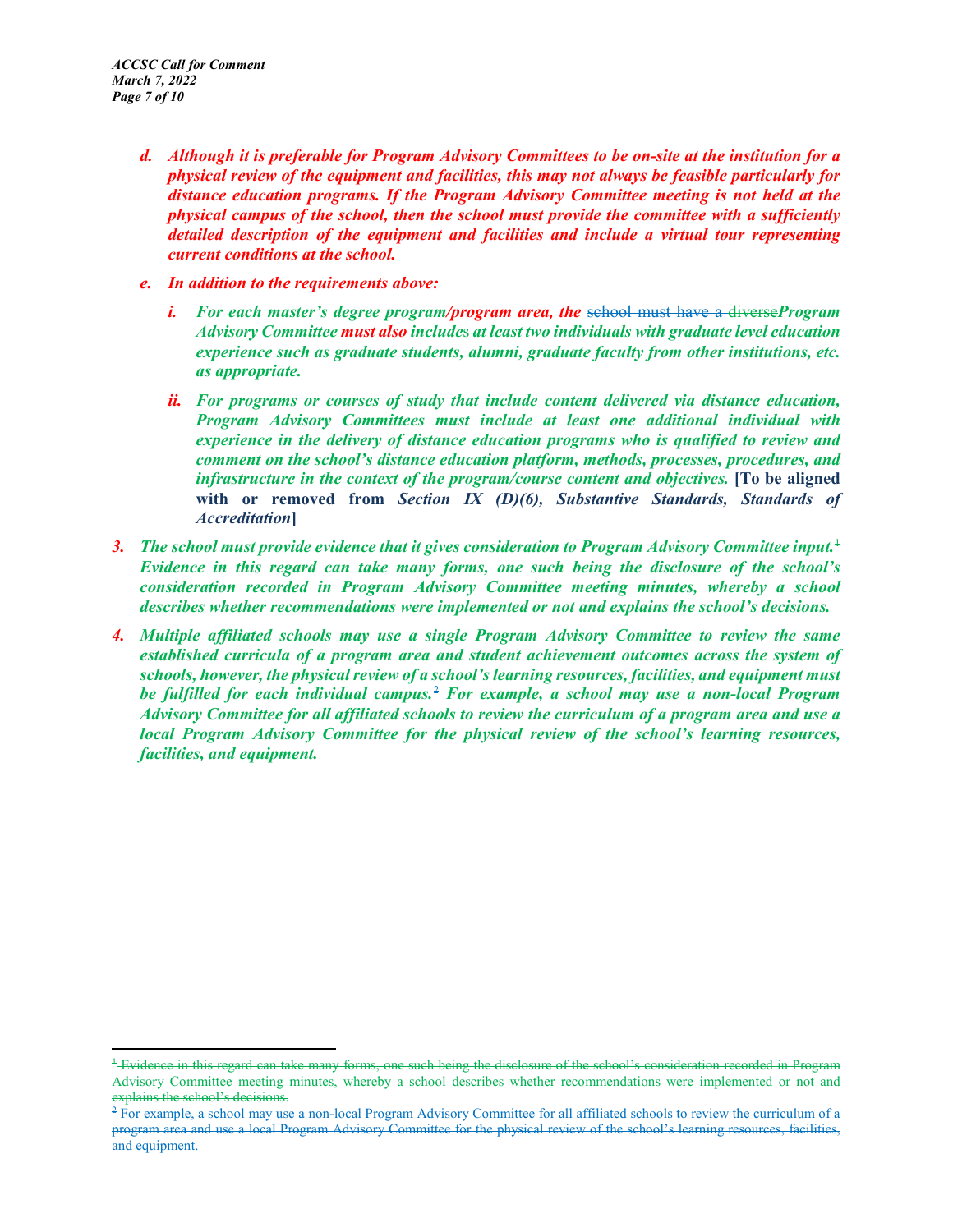## **Tuition, Cancellation, and Refund Policies** *Section I (D), Substantive Standards, Standards of Accreditation*

The Commission has reviewed is standards in the areas of tuition, cancellation, and refund policies and has proposed revisions meant to better organize this section and to clarify expectations. The proposed revisions specifically clarify:

- For tuition policies: The term "fairly applied" covers all tuition costs and charges, tuition discounts, and all costs incidental to training rather than just tuition discounts as is currently implied and the section has been reorganized to make this expectation clear.
- For scholarships: This is a clarification that "scholarships" are distinct from a tuition discount, and that scholarship funds are in fact applied to the tuition otherwise charged by the school (i.e., otherwise, such a reduction is a tuition discount). The Commission is particularly interested in hearing from schools on this issue and how scholarships are issued and funds applied to student tuition accounts.
- For cancellation and refund policies: The language has been updated to clarify the differences between a cancellation policy and a refund policy along with how written notification may be used.

The section has been reorganized into four policy categories for clarity. The Commission does not believe these proposed reorganization represent a substantive modification; however, the Commission is interested in the perspective of the schools and any comments that schools may have with regard to the proposed revisions.

Proposed new text in *Red, Bold, and Italic* print, deleted text in blue strikethrough, and moved text is in *Green, Bold, and Italic* print.

# **CHAPTER 2 – SUBSTANTIVE STANDARDS**

# **SECTION I – OWNERSHIP, MANAGEMENT, AND ADMINISTRATION**

## **D. Tuition, Cancellation,** and **Refund***, and Payment* **Policies**

- 1. *Tuition Policies: All charges must be as set forth in the catalog, enrollment agreement, and accompanying addendum(s).* 
	- *a.* Tuition costs and charges, tuition discounts, and all costs incidental to training are*:* 
		- *i. Fully, clearly, and accurately* disclosed to the prospective student before enrollment *and*
		- *ii. Fairly applied*.
	- *b. A* Truition discounts offered to prospective students must be *a* bona fide (i.e., represent actual reductions in the tuition that would otherwise be charged) and must be fairly applied.
	- 2*c*. A *grant or* scholarship *– as distinct from a tuition discount – must be* is a bona fide financial grant-in-aid *assistance whereby funds are applied toward* to a qualified student*'s costs;* that is issued for recognized and acceptable purposes*;* that *and* include specified criteria that a student must meet in order to be eligible for and receive the *grant or* scholarship.
	- 3*d*. Tuition changes in programs are bona fide and effective on specific dates. Tuition for students currently in school is changed only if authorized in the enrollment agreement and only if reasonable advance notice is provided.
- 4*2*. Cancellation Policies*: The school must have and apply a fair and equitable cancellation policy also in compliance with state or third-party requirements that minimally conforms to the following:*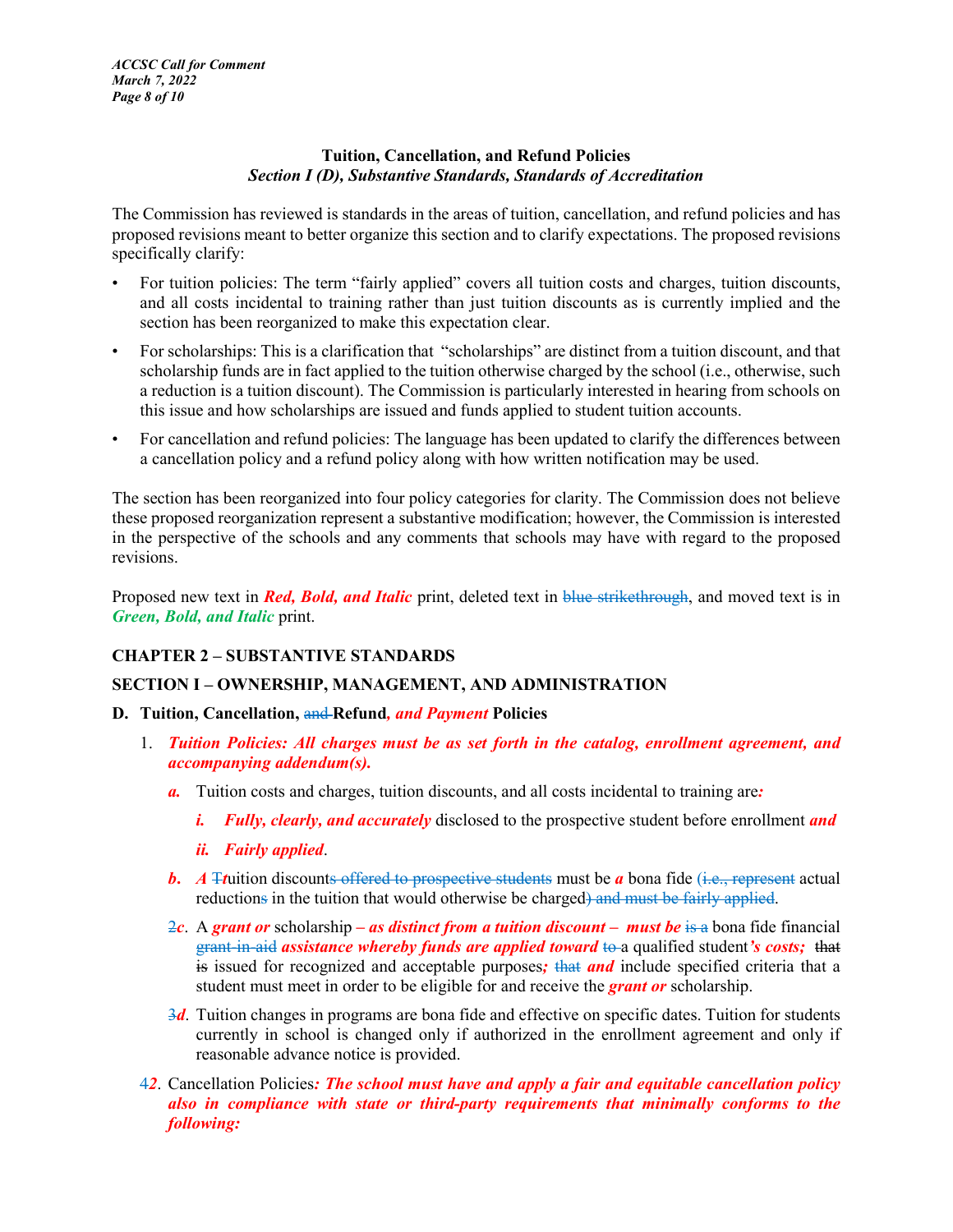- a. *An* A*a*pplicant who ha*s*ve not visited the school prior to enrollment will have the opportunity to *may* withdraw without penalty *by requesting cancellation* within three business days following either the regularly scheduled orientation procedures or following a tour of the school facilities and inspection of equipment where training and services are provided.
- b. *An applicant requesting cancellation* All monies paid by an applicant must be refunded if requested within three days after signing an enrollment agreement and making an initial payment *is entitled to a refund of all monies paid by the applicant*.
- *c.* An applicant requesting cancellation more than three days after signing an enrollment agreement and making an initial payment, but prior to entering the school, is entitled to a refund of all monies paid minus a registration fee of 15% of the contract price of the program, but in no event may the school retain more than \$150.
- 5*3*. *Refund Policies: The* Each school must have and apply a fair and equitable refund policy also in compliance with state or third-party requirements, or in the absence of such requirements in accordance with generally accepted practices.
	- a. In all instances, a school's refund policy must contain minimally the following elements:
		- i. How refunds are calculated (e.g., pro rata);
		- ii. The date from which refunds will be calculated; and
		- iii. The time frame within which refunds will be made.
	- b. Written notification of withdrawal from the student shall not be required for refund payment.
	- c. In no instance may a school make required refunds in excess of 90 days from the student's withdrawal or termination date.
	- d. In instances where state or third-party requirements and accrediting requirements conflict, the more stringent requirement shall apply.
	- e. The refund policy must be disclosed consistently in the catalog and enrollment agreement and the language in the catalog and the enrollment agreement shall not be in conflict.
- *4. Payment Policies:*
	- *a. Requirements for student tuition and fee payments must be as set forth in the enrollment agreement, accompanying addendum(a), or other applicable documents (e.g., financial aid forms);*
	- 6*b*. If promissory notes or contracts for tuition are sold or discounted to third parties, either the student signing such note, or the financial sponsor who signed the note, must sign a statement authorizing such sales.*; and*
	- 7*c*. Methods used by a school in requesting or demanding payment are in good taste and follow sound and ethical business practices.
- 8. *Schools are required to provide to the Commission, on an annual basis, required tuition, fees, and length for each recognized program. Moved to:*

## **CHAPTER 1 – RULES OF PROCESS AND PROCEDURE**

## **SECTION V – ANNUAL REPORT, NOTIFICATIONS, AND OTHER REPORTING**

#### **B. Annual Report**

*7*. *Schools are required to provide to the Commission, on an annual basis, required tuition, fees, and length for each recognized program.*